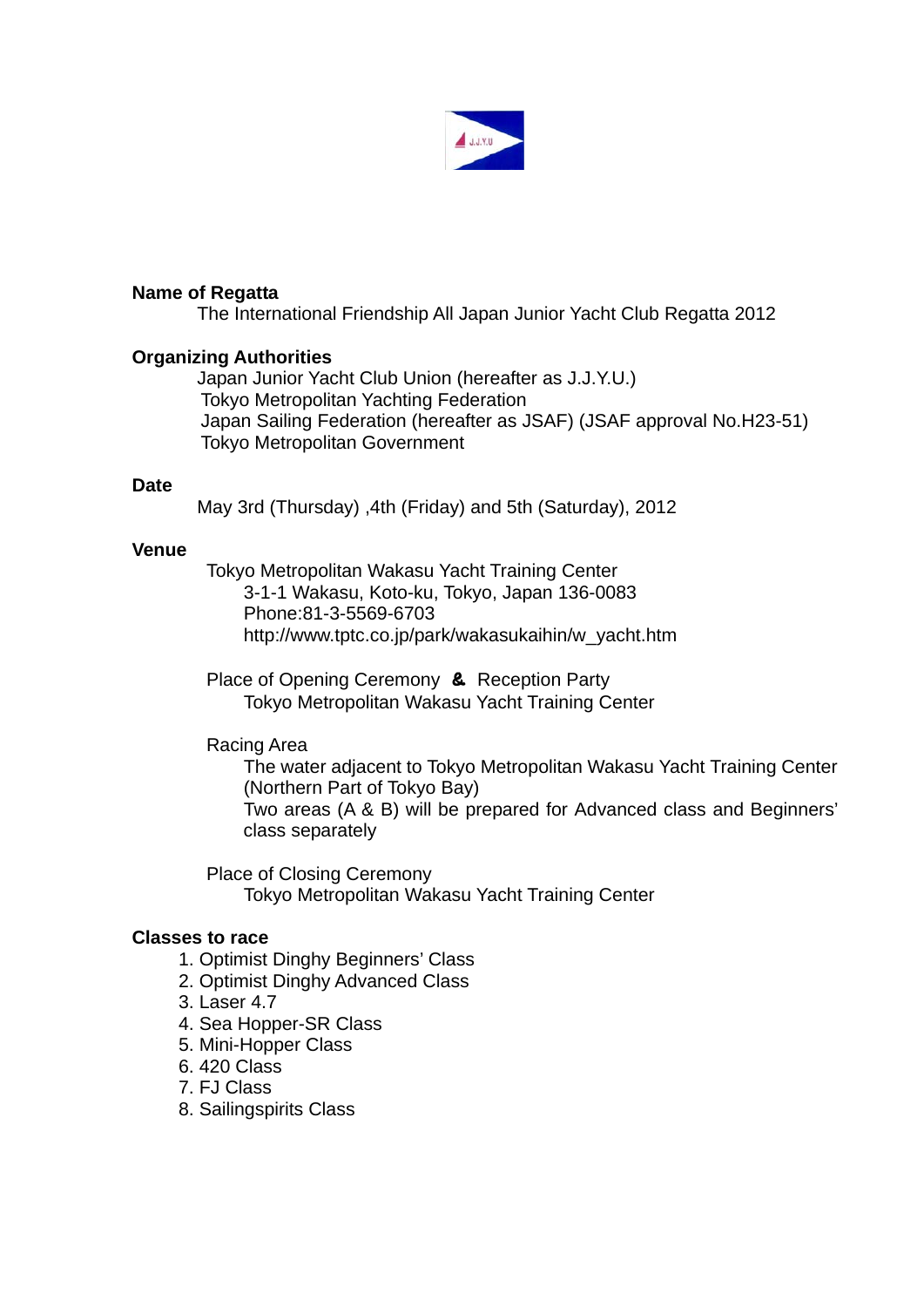# **NOTICE OF RACE**

### **1. Rules**

- 1. The regatta will be governed by the rules as defined in the Racing Rules of Sailing 2009 - 2012, except any of these are altered by the Sailing Instructions.
- 2. Appendix P will apply.
- 3. If there is a conflict between the languages, the English text will take precedence.

### **2. Advertising**

Boats are required to display the advertising materials chosen and supplied by Organizing Authorities.

### **3. Eligibility and Sailors' age in each class**

1. All Japanese sailors shall be a member of JSAF at the time of registration.

- 2. The sailors on the junior sailors list of Japanese Junior Yacht Club which is the registered member of J.J.Y.U. (The list should be submitted beforehand to J.J.Y.U. secretary office at the beginning of April every year)
- 3. The sailors of the Overseas Teams whom Organizing Authorities have invited.
- 4. The sailors whom Organizing Authorities have accepted.
- 5. The sailors of each class shall fulfill the following age limitation. Optimist Dinghy Class From 8 to 15 years old Mini-Hopper Class From 10 to 15 years old Laser 4.7, Sea Hopper-SR, 420,FJ and Sailingspirits Class From 13 to 18 years old
- 6. The sailor who has won the prize above  $10<sup>th</sup>$  Rank in any Beginners' class of either the International Friendship All Japan Junior Yacht Club Regatta or All Japan Open Junior Yacht Regatta in the previous years shall make entry in Advanced class of the same class. However, in case the sailor declare the polite refusal of the prizes under the clause 12. Prizes of NOR, Organizing Authorities may allow the sailor to make entry in the same Beginners' class.

### **4. Fees and Accommodation**

- 1. The entry fee including Reception Party and Friendship Party fee is as follows; Junior sailors・・・・・・・・・・・・・・・・ Yen10,000 per each (Junior sailors of the non-registered member club of J.J.Y.U.  $\cdots$ ・・・・・・・・ Yen15,000 per each) Junior sailors of 420, FJ and Sailingspirits Class · Yen 20,000 per boat Coaches and parents  $\cdots \cdots \cdots \cdots \cdots \cdots$  Yen 5,000 per each (Coaches and parents of the non-registered member club of J.J.Y.U.  $\cdot \cdot$  ・・・・・・・・ Yen7,000 per each) Children accompanied by parents  $\cdots \cdots \cdots$  Yen 2,000 per each Lunch Box (Sailors,Coaches,Parents and Chirldren accompanied by parents) **···· Yen 700 per each box with drink**
- 2. The entry

 Eligible boats may enter by completing the entry form and the name list of the sailors in the same club (kana letters written at the side of each name) and sending it by E-mail or Facsimile to the following regatta secretariat, together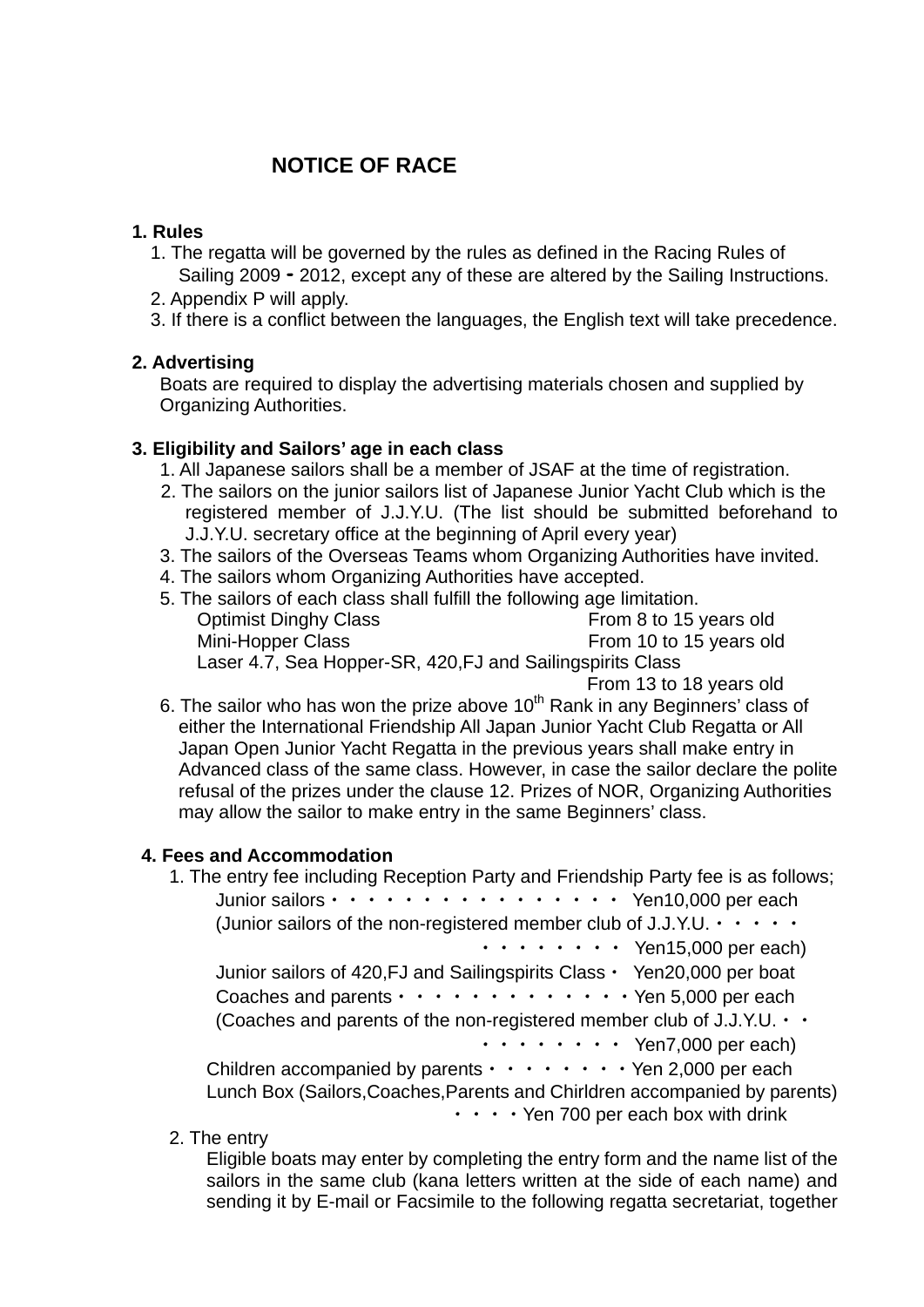with the remittance of the required fee to the following bank account by April  $13<sup>th</sup>$  (Friday), 2012.

Regatta Secretariat

Secretary General : Mitsuhiro Ochiai

Phone & Facsimile: +81(Japan)-3-3722-7745

Cellular phone  $\qquad$  :  $+81$ (Japan)-90-6037-1737

E-mail address  $\therefore$  [hiro-ochiai-1@k6.dion.ne.jp](mailto:hiro-ochiai-1@k6.dion.ne.jp)

Bank Account

 Sumitomo Mitsui Banking Corporation, Shinbashi Branch Office Saving account Number : 1417976 Registered Name: Japan Junior Yacht Club Union

## **5. Schedules of the Races and Events**

1.  $1^{st}$  Day: May 3rd (Thursday)

08:00~14:00 Registration, Distribution of Sailing Instructions and Measurement/Inspection

Registration Desk at Tokyo Metropolitan Wakasu Yacht Training Center 15:00~16:00 Opening Ceremony

Tokyo Metropolitan Wakasu Yacht Training Center 16:00~16:30 Briefing about safety & health

(Coaches, Parents and sailors should attend.)

Tokyo Metropolitan Wakasu Yacht Training Center

16:30~16:50 Briefing about race management

(Coaches and Parents should attend.)

Tokyo Metropolitan Wakasu Yacht Training Center

 17:00~19:00 Reception Party for Coaches, Parents, Sailors and Race **Officers** 

Tokyo Metropolitan Wakasu Yacht Training Center

2.  $2^{nd}$  Day : May 4th (Friday)

| <u>UCHCQUICS OF INACCS AND THIS OF THE VYANIMING ORIGIN</u> |                                    |  |
|-------------------------------------------------------------|------------------------------------|--|
| Racing area "A"                                             | Racing area "B"                    |  |
| $\Diamond$ Sailinspirits, 420 and FJ Class                  | ◇ Optimist Dinghy Beginners' Class |  |
| $1st$ Race<br>10:00                                         |                                    |  |
| $\Diamond$ Laser 4.7, Sea Hopper-SR Class                   | 1 <sup>st</sup> Race<br>10:00      |  |
| and Mini-Hopper Class                                       |                                    |  |
| 1 <sup>st</sup><br>Race 10:05                               |                                    |  |
| $\Diamond$ Optimist Dinghy Advanced Class                   |                                    |  |
| 1 <sup>st</sup><br>Race<br>10:10                            |                                    |  |
| $2nd$ , $3rd$ and $4th$ Race to follow continuously.        |                                    |  |
| But after 16:00, The Warning Signal will not be made.       |                                    |  |

Schedules of Races and Time of The Warning Signal

When the following race is intended to be held, the race committee signal boat will display orange flag with one sound to alert the boats at least 4 minutes before the warning signal for the next race is displayed.

17:30~19:30 Friendship Party

Tokyo Metropolitan Wakasu Yacht Training Center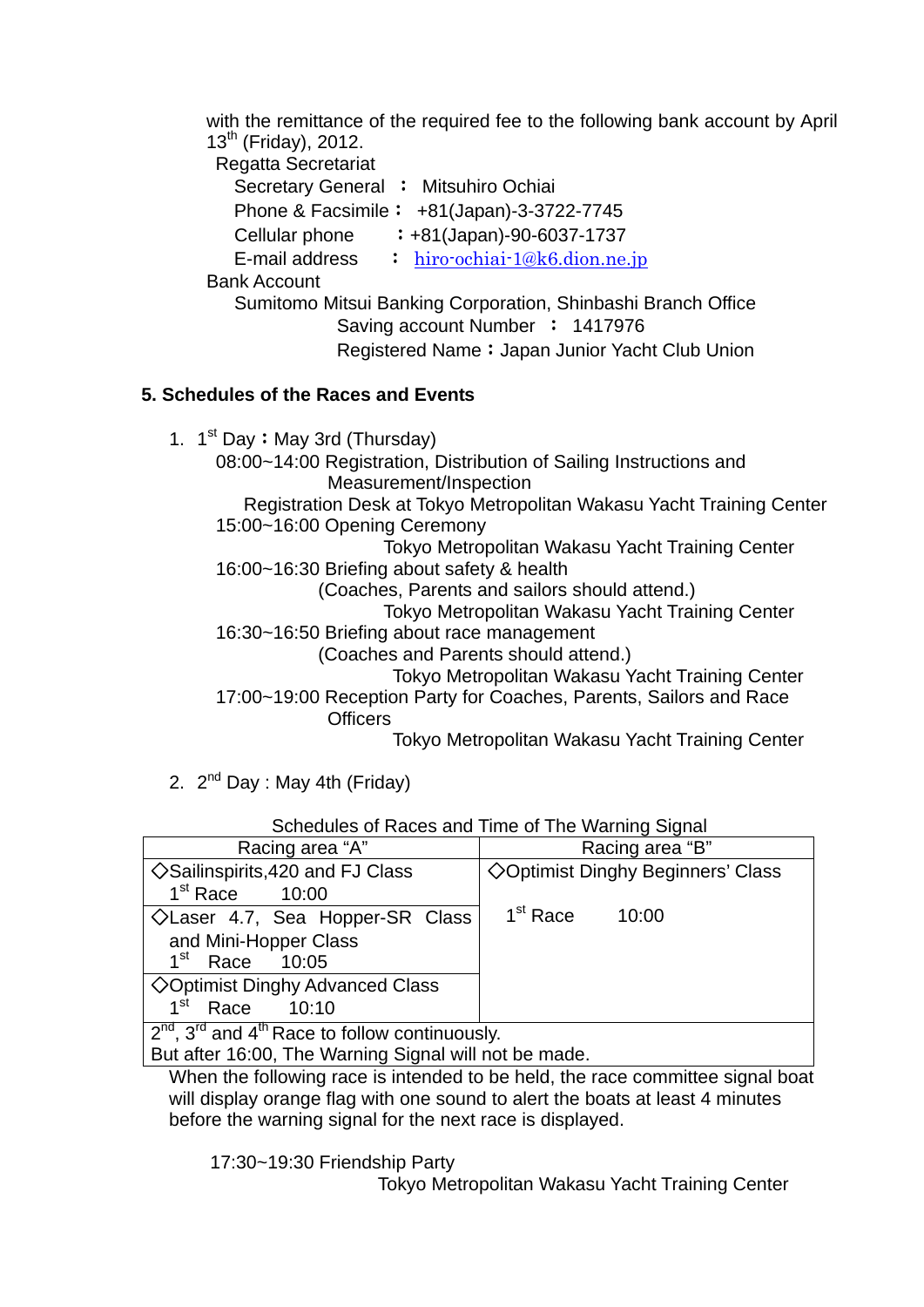3. 3<sup>rd</sup> Day : May 5th (Saturday)

Schedules of Races and Time of The Warning Signal

| Racing area "A"                                   | Racing area "A"                          |  |
|---------------------------------------------------|------------------------------------------|--|
| $\Diamond$ Sailingspirits, 420 and FJ Class       | <b>◇Optimist Dinghy Beginners' Class</b> |  |
| 1 <sup>st</sup> Race of the day 09:30             |                                          |  |
| $\Diamond$ Laser 4.7, Sea Hopper-SR Class         | 1 <sup>st</sup> Race of the day 09:30    |  |
| and Mini-Hopper Class                             |                                          |  |
| 1 <sup>st</sup> Race of the day 09:35             |                                          |  |
| <b>◇Optimist Dinghy Advanced Class</b>            |                                          |  |
| 1 <sup>st</sup> Race of the day 09:40             |                                          |  |
| After 11:00, The Warning Signal will not be made. |                                          |  |

16:00~17:00 Closing Ceremony

Tokyo Metropolitan Wakasu Yacht Training Center

Schedules of Races may be changed depending on the weather conditions or other reasons.

## **6. Sailing Instructions**

The Sailing Instructions will be specified in the regatta program to be distributed at the time of the registration on May 3rd (Thursday), 2012.

Also, it will be available on the home page of J.J.Y.U. and Tokyo Metropolitan Yachting Federation early in April 2012.

 J.J.Y.U. URL http://www.jjyu/net Tokyo Metropolitan Yachting Federation URL http://www.tsaf.com

### **7. Measurement/Inspection**

- 1. Each boat except chartered boat shall produce a valid measurement certificate (Sailingspirits Class, Laser 4.7 and Mini-Hopper Class are exempted) at the time of registration.
- 2. Each boat shall satisfy the class rules. There will be no measurement practiced in advance of the race, but however there will be the case to carry the measurement and inspection at any time during the regatta.

### **8. Racing Area**

Attachment Diagram-1 shows the location of racing areas.

### **9. Courses**

The courses to be sailed are windward, leeward and triangle courses. The detailed courses will be instructed by the Sailing Instructions.

### **10. Number of races**

- 1. 5 races are planned during two days and at least one race is required to be completed to constitute the series.
- 2. Each boat's series score shall be the total of her race scores. This changes Appendix A2.

### **11. Scoring**

1. The Individual Competition of Race in each class

(1) International Friendship Individual Competition of Race in each class Each boat's rank will be determined in accordance with the total sequence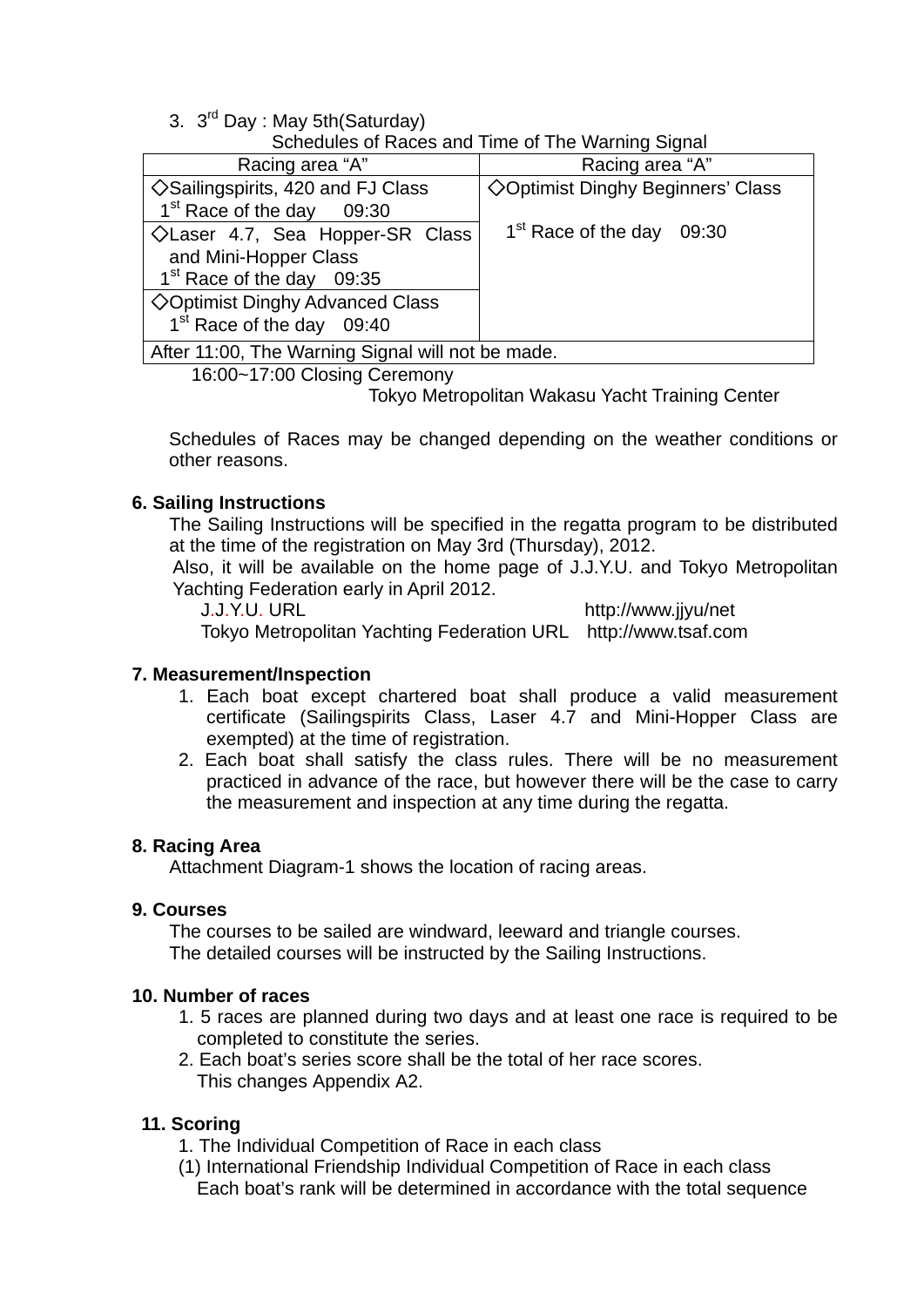result including the sailors of the foreign club teams and Japanese sailors of the same class.

(2)Japanese Individual Competition of Race

 The rank of Japanese Individual Competition will be determined based on Japanese sailor's rank of the above (1) total sequence result.

- 2. The Team Race rank will be determined as follows, based on the total sequence result of the individual sailor of each team or club of the above  $2-(1)$ .
- (1)International Friendship Team Race

①Each club team's series score will be the total of the best three boats' rank of all classes where more than six boats participated.

- ②In case the number of boat participating this regatta is exceeding three boats, minus 1 point per one boat will be added, but up to minus 5 points. In case the number of boat is less than three boats, last rank point of the class of the largest number of boats participated will be added in proportion to the number of the shortage.
- ③The rank of the club team will be determined by the low point scoring system in accordance with the total of the best three boats' rank point and any minus or additional.
- ④In case of the tie score, the club team of the more number of boats participated will be ranked higher. Even if it is still tie score, the club team which participated in more number of classes will be ranked higher. Thereafter the club team which has the higher rank boats among three boats will be ranked higher and then the club team which has the higher rank of the class where the largest number of boats participated will be ranked higher.
- (2)Japanese Club Team Race

 The rank of Japanese Club Team Race will be determined among Japanese Club Teams based on the rank of the above result (1) International Friendship Team Race.

## **12. Prizes**

Prizes will be given as follows:

1. Special Prizes

The following Special Prize will be given to the 1<sup>st</sup> Rank of Japanese sailor of each class.

- (1)1<sup>st</sup> Rank sailor of Optimist Dinghy Advanced Class
	- ・The Trophy and The Award from the Minister of Education, Culture, Sports, Science and Technology
	- ・The Trophy of Mr. Sumio Okumura(The late Senior Managing Director of J.J.Y.U.)
- (2) 1<sup>st</sup> Rank sailor of Optimist Dinghy Beginners ' Class
	- ・ The Trophy and The Award from the Minister of Land, Infrastructure, Transport and Tourism
	- ・ The Trophy of Mr. Kichitaro Ozawa(The late President and the Founder of J.J.Y.U.)
- $(3)$  1<sup>st</sup> Rank sailor of Laser 4.7
	- ・ The Trophy and The Award from The Governor of the Tokyo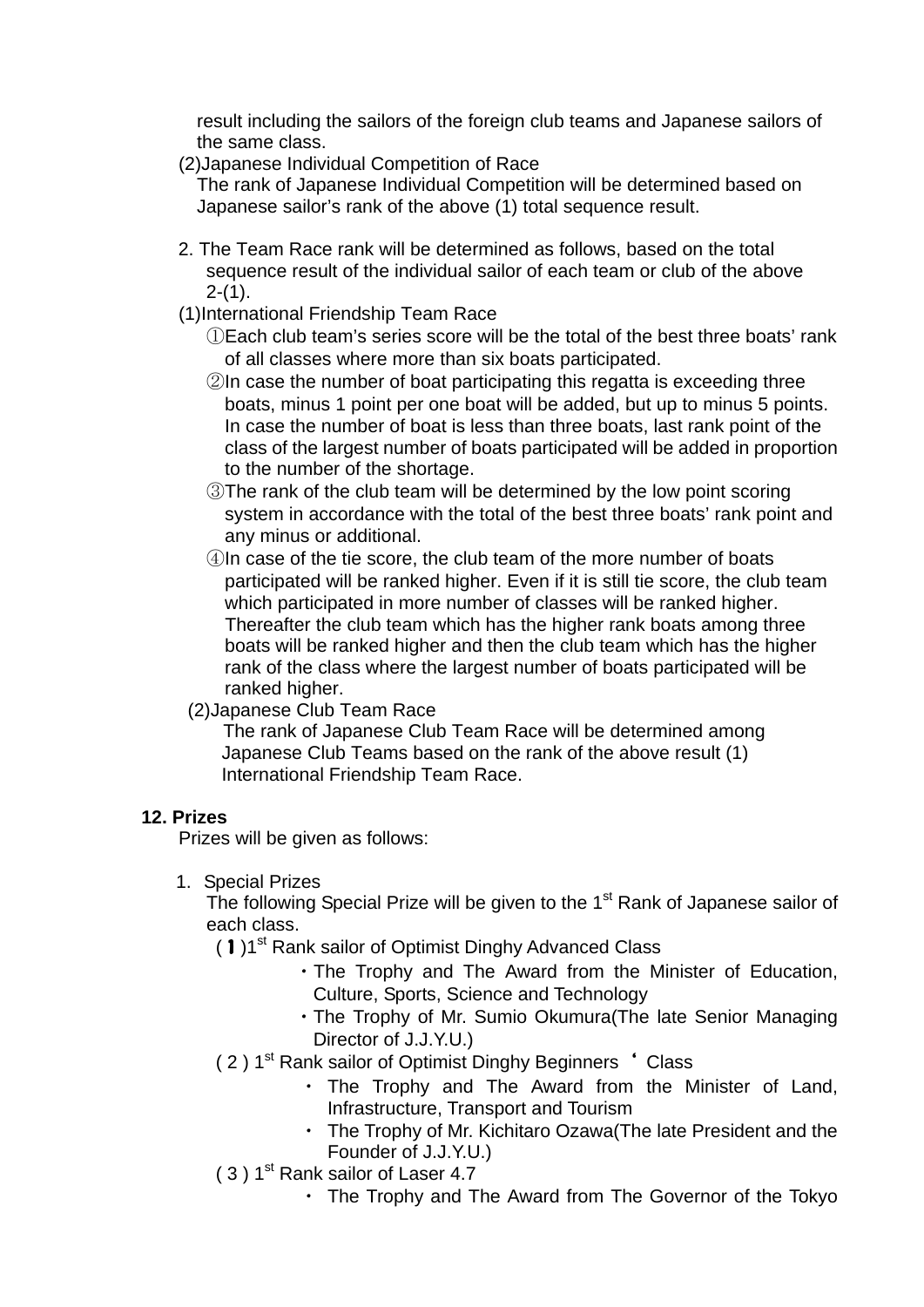Metropolitan Government

- (4) 1<sup>st</sup> Rank sailor of Sea Hopper-SR Class
	- ・ The Trophy of "Kaio Maru" (Japanese Sailing Ship for the seafarer training)
- (5) 1<sup>st</sup> Rank Sailor of Mini-Hopper Class
	- ・ The Trophy of Chairman of YMFS
- ( 6 ) 1st Rank Sailor of 420 Class
	- ・The Trophy and The Award from The President of Tokyo Metropolitan Yachting Federation
- ( 7 ) 1st Rank Sailor of FJ Class
	- ・The Trophy and The Award from The Mayor of Koto City
- (8) 1<sup>st</sup> Rank Sailor of Sailingspirits Class
	- ・ The Trophy and The Award from The President of Tokyo Metropolitan Yachting Federation
- ※ In case that the number of the boats participated in Sea Hopper-SR Class exceeds over the number of the boats participated in Laser 4.7, The Trophy of The Governor of the Tokyo Metropolitan Government will be given to 1<sup>st</sup> Rank sailor of Sea Hopper-SR Class and The Trophy of "Kaio Maru" will be given to  $1<sup>st</sup>$  Rank sailor of Laser 4.7.
- ※ In case that the number of the boats participated in 420 and Sailingspirits Class is less than 6, The Trophy of The President of Tokyo Metropolitan Yachting Federation will not be given and only J.J.Y.U. Prize will be given.
- 2. J.J.Y.U. Prize
	- ( 1) The Medal of Gold, Silver and Bronze will be given to  $1<sup>st</sup>$ .  $2<sup>nd</sup>$  and  $3<sup>rd</sup>$ Rank sailors of each class.
	- ( 2 ) The Award from President of J.J.Y.U. will be given to the following high ranking sailors of each class.
		- Optimist Dinghy Beginners' Class from 1<sup>st</sup> to 10<sup>th</sup> Rank<br>• Optimist Dinghy Advanced Class from 1<sup>st</sup> to 8<sup>th</sup> Rank
		- $\cdot$  Optimist Dinghy Advanced Class
		- ・Laser 4.7, Sea Hopper-SR and Mini-Hopper Class
			- from  $1^{st}$  to  $6^{th}$  Rank
	- 420, FJ and Sailingspirits Class from  $1<sup>st</sup>$  to  $3<sup>rd</sup>$  Rank ※ In case that the number of the boats participated in the same class is less than 6. The Award will be only to 1<sup>st</sup>  $.2<sup>nd</sup>$  and 3<sup>rd</sup> Rank sailors of each class
	- ( 3 ) The International Friendship Prize for The Individual Race.
		- ・The Medal of Gold, Silver and Bronze and also The Award from President of J.J.Y.U. will be given to 1<sup>st</sup>, 2<sup>nd</sup>, and 3<sup>rd</sup> Rank sailors of the class where the sailors of the foreign teams and Japanese sailors compete together.
	- 3. The Team Race Prize.
		- ( 1 )The Team Race Prize for Japanese Club Team Race
			- ・ The Trophy and The Award from President of J.J.Y.U. will be given to 1<sup>st</sup> Rank Japanese Club Team.
			- The Shield and The Award from President of J.J.Y.U. will be given to 2<sup>nd</sup> and 3<sup>rd</sup> Rank Japanese Club Teams respectively.